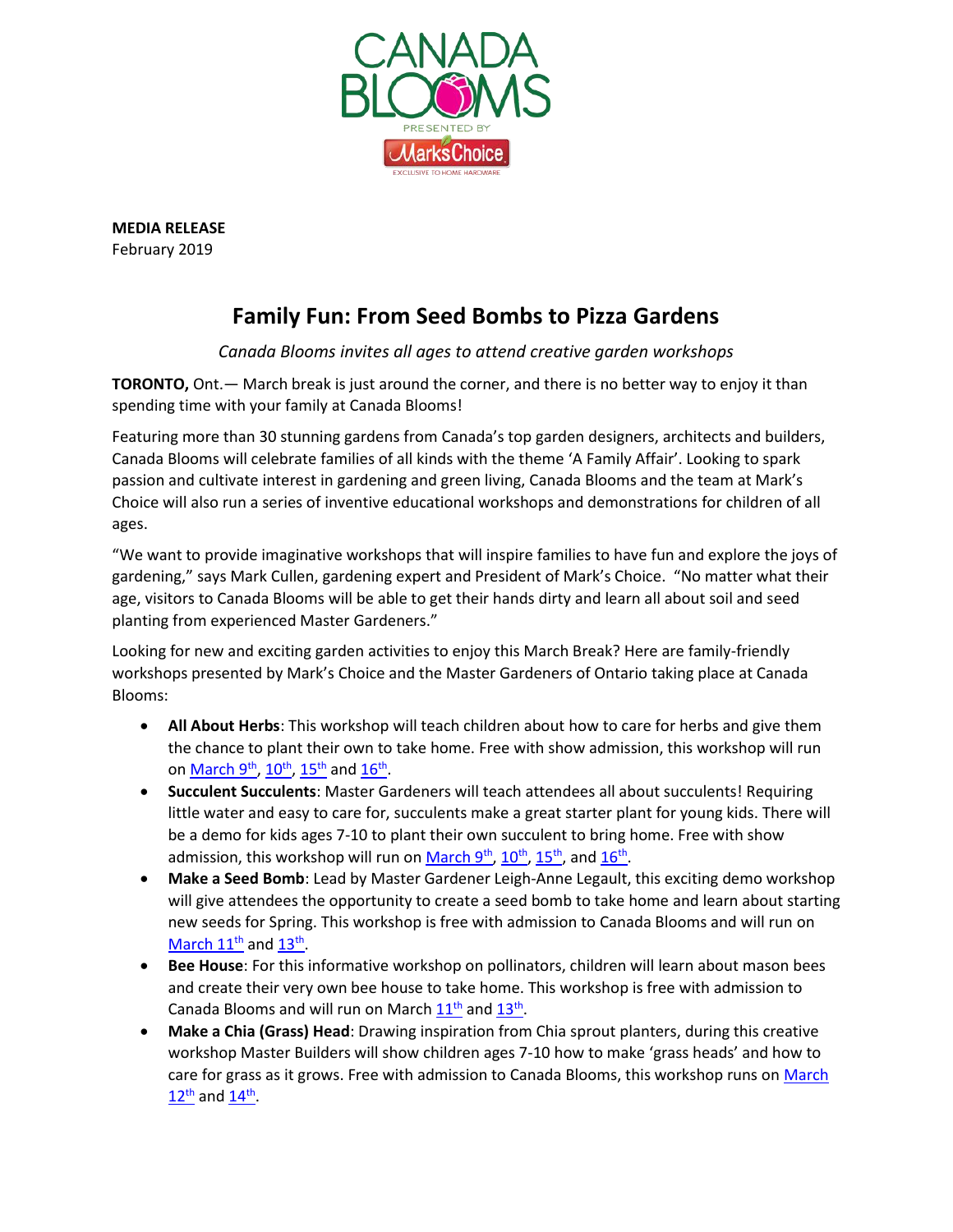

- **Backyard Bird Feeder**: Invite birds into your garden! Master Builders will teach attendees how to make their own pine cone bird feeders that they can take home with them. This workshop is free with admission to Canada Blooms and will run on <u>March 12th</u> and  $\underline{14^\text{th}}$  .
- **Veggies for Kids Demo**: Lead by Bob Martin, the Veggie Guy, this workshop will teach kids how grow vegetable plants and allow them to take a plant home and show off what they learned. This workshop is free with admission to Canada Blooms and will take place o[n March 13](https://canadablooms.com/event/veggies-for-kids/)<sup>th</sup>.
- **Create a Pizza Garden Demo**: Discover the best plants to give your pizza pizzazz! Lead by Robert Patterson, this demo will show you how you can create your very own container pizza garden. This workshop is free with admission to Canada Blooms and runs on <u>March 10<sup>th</sup></u> and <u>15<sup>th</sup></u>.

Co-located with Canada Blooms, The National Home Show, presented by RE/MAX is also making it a family affair this year and will offer a variety of engaging activities. Parents with little ones will be able to take advantage of FREE daycare and kids of all ages will be able to test their creativity at the colouring station provided by RE/MAX, and don't forget to join us Monday, March 11th for an Elmer's Glue DIY Slime Station!

Mark's Choice is Mark and Ben Cullen's personal seal of approval on more than 200 gardening products available exclusively at Home Hardware stores across Canada.

Co-located with the National Home Show, Canada Blooms takes place March  $8^{th}$  to 17<sup>th</sup>, 2019, at the Enercare Centre at Exhibition Place in Toronto. For more information or for tickets, please visit [canadablooms.com.](http://www.canadablooms.com/) Follow Canada Blooms on Twitte[r @CanadaBlooms](http://www.twitter.com/canadablooms) and Like it o[n Facebook.](http://www.facebook.com/canadablooms)

## **About Canada Blooms**

Canada Blooms is an annual world-class festival that connects people to the joys and benefits of nature through experiences with gardens and flowers by promoting, educating, inspiring and celebrating all aspects of horticulture. A not-for-profit organization that gives back to the community throughout the year by funding community garden projects around Ontario, Canada Blooms is also dedicated to providing the community with horticulture expertise, education and resources on an ongoing basis.

Now entering its 23<sup>rd</sup> year, Canada Blooms was founded by Landscape Ontario and The Garden Club of Toronto. Each year it is supported by a committed group of partners, sponsors and volunteers. Canada Blooms has been named One of Ontario's Top 100 Events by Festivals and Events Ontario and One of North America's Top 100 Events by the American Bus Association.

## **About Mark's Choice**

Mark's Choice Ltd. is a horticultural communications and marketing company, with the brand being attached to dozens of products available at Home Hardware stores across Canada — including gardening tools, soil, seeds, gloves and other equipment useful in the garden. Before a product is approved as Mark's Choice, it must past rigorous testing, ensuring it is made from high-quality materials, meets the needs of Canadian home gardeners, is tough enough to stand up to commercial use and will help Canadians create great looking lawns and gardens. Possibly Canada's best-known gardener, Mark's Choice President Mark Cullen is a third generation career gardener, and a "garden communicator" unlike any other. He is a best-selling author, with more than 20 books on gardening to his credit. Mr.